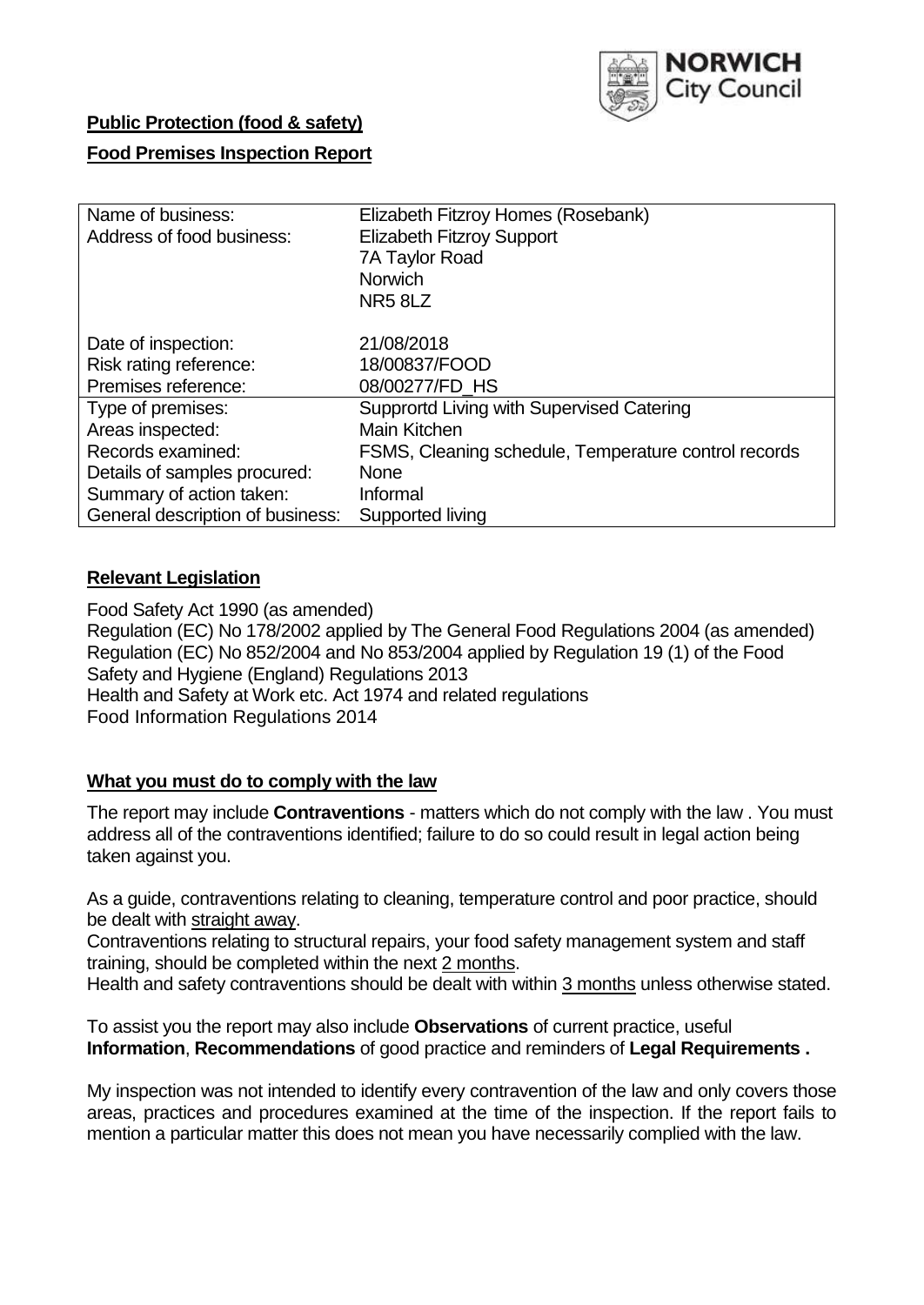# **FOOD SAFETY**

#### **How we calculate your Food Hygiene Rating:**

The food safety section has been divided into the three areas which you are scored against for the hygiene rating: 1. food hygiene and safety procedures, 2. structural requirements and 3. confidence in management/control procedures. Each section begins with a summary of what was observed and the score you have been given. Details of how these scores combine to produce your overall food hygiene rating are shown in the table.

| <b>Compliance Area</b>                     |          |    |                | <b>You Score</b> |                |    |           |    |                |  |  |
|--------------------------------------------|----------|----|----------------|------------------|----------------|----|-----------|----|----------------|--|--|
| Food Hygiene and Safety                    |          |    |                | $\Omega$         | 5              | 10 | 15        | 20 | 25             |  |  |
| <b>Structure and Cleaning</b>              |          |    | $\overline{0}$ | 5                | 10             | 15 | 20        | 25 |                |  |  |
| Confidence in management & control systems |          |    | $\Omega$       | 5                | 10             | 15 | 20        | 30 |                |  |  |
|                                            |          |    |                |                  |                |    |           |    |                |  |  |
| <b>Your Total score</b>                    | $0 - 15$ | 20 | $25 - 30$      |                  | $35 - 40$      |    | $45 - 50$ |    | > 50           |  |  |
| <b>Your Worst score</b>                    | 5        | 10 | 10             |                  | 15             |    | 20        |    | $\blacksquare$ |  |  |
|                                            |          |    |                |                  |                |    |           |    |                |  |  |
| <b>Your Rating is</b>                      | 5        | 4  | 3              |                  | $\overline{2}$ |    |           |    | $\Omega$       |  |  |

Your Food Hygiene Rating is 5 - a very good standard



## **1. Food Hygiene and Safety**

Food hygiene standards are high. You demonstrated a very good standard of compliance with legal requirements. You have safe food handling practices and procedures and all the necessary control measures to prevent cross-contamination are in place. Some minor contraventions require your attention. **(Score 5)**

### Contamination risks

**Recommendation** Chopping/cutting boards were being stored directly touching. Chopping/cutting boards should be stored in a rack to keep them separate, this will prevent cross-contamination and allow aeration

#### Hand-washing

**Observation** Hand washing was managed well and wash-hand basins were well stocked with hand cleaning material.

#### Personal Hygiene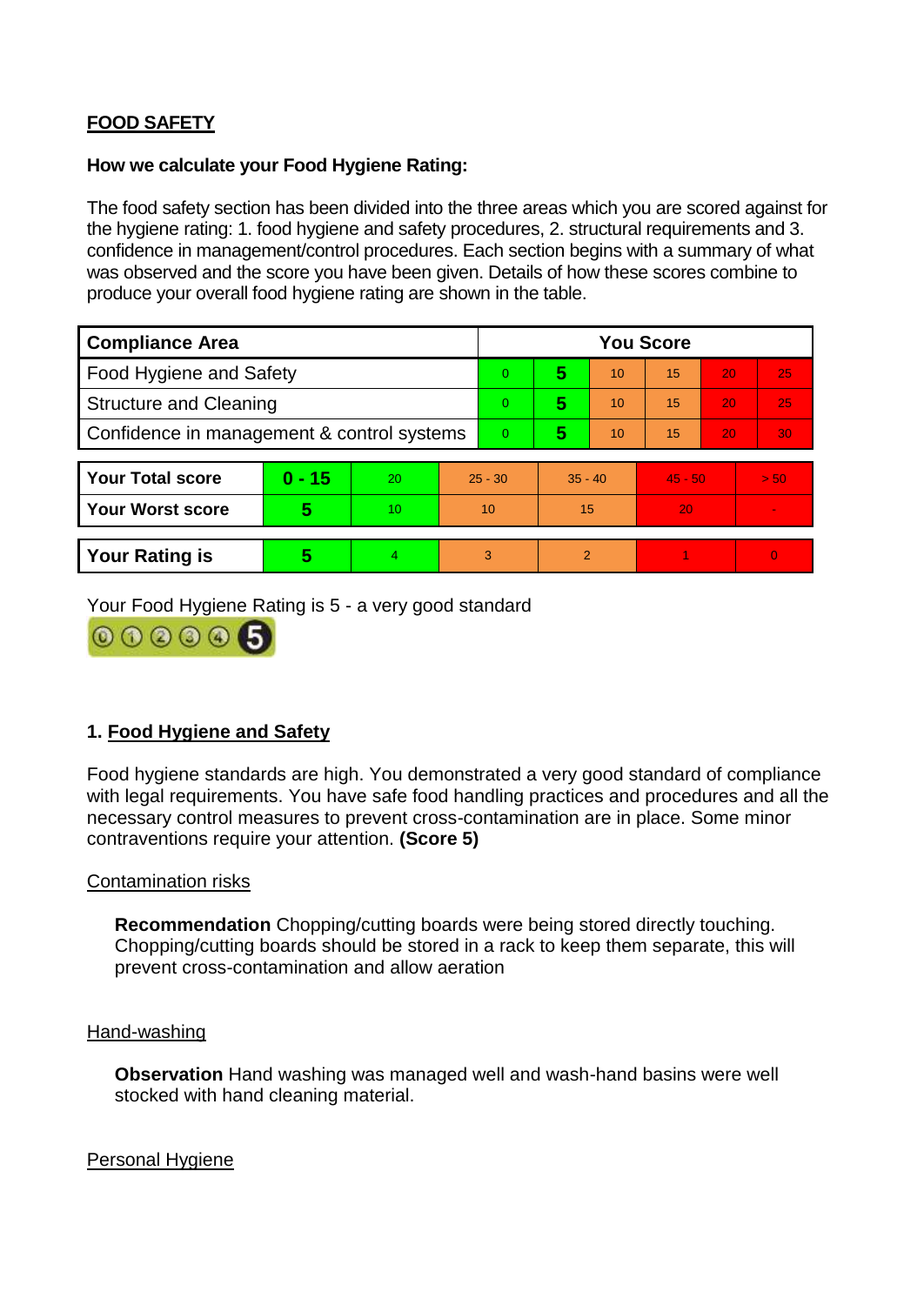**Observation** I was pleased to see that standards of personal hygiene were high.

### Temperature Control

**Observation I** was pleased to see you were able to limit bacterial growth and/or survival by applying appropriate temperature controls at points critical to food safety and that you were diligently monitoring temperatures.

**Recommendation** I recommend that you purchase probe wipes for your probe thermometer

### Unfit food

**Contravention** The following food was unfit:

 a carton of cream stored in the fridge had a 'use by' date of 13/8. I was pleased to see that this was thrown away in my presence

### Poor Practices

**Observation** The following matters represented poor practice and if allowed to continue may cause food to become contaminated or lead to its deterioration:

- glass chopping board was being used in the kitchen
- an uncovered packet of ham was being stored in the fridge
- unwrapped food i.e cucumber was being stored in the fridge in the Rosebank kitchen
- beef burgers had no date label on of when they had been frozen, please ensure you date label food when it is placed in the freezer and again when it is taken out of the freezer

**Information** The use of glass in your food preparation area needs to be assessed as part of your food safety management system.

## **2. Structure and Cleaning**

The structure facilities and standard of cleaning and maintenance are all of a good standard and only minor repairs and/or improvements are required. Pest control and waste disposal provisions are adequate. The minor contraventions require your attention. **(Score 5)**

### Cleaning of Structure

**Contravention** The following structural items were dirty and require more frequent and thorough cleaning: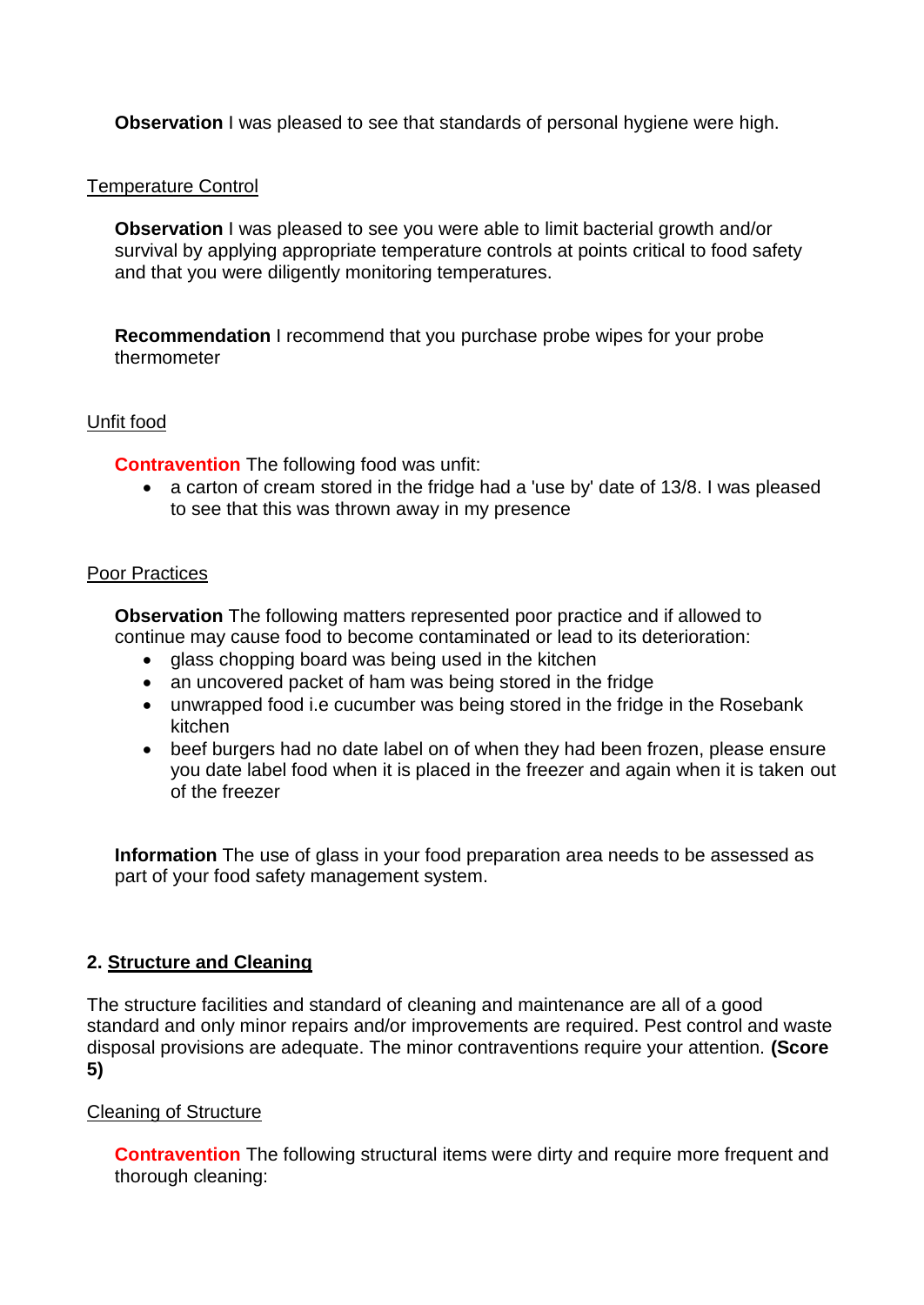- pipework to the wash hand basin
- mastic to the wash hand basin
- skirting board underneath the wash hand basin
- window above the washing up sink

**Observation** I was pleased to see that the kitchen had been well maintained.

#### Cleaning Chemicals / Materials / Equipment and Methods

**Contravention** The following evidence demonstrated your cleaning materials, equipment and methods were not sufficient to control the spread of harmful bacteria such as E.coli 0157 between surfaces:

 the scourer to the sink in the Rosebank kitchen was very worn and needs replacing

**Information** Ensure you use a surface sanitiser that conforms to BS EN 1276:1997 or BS EN 13697:2001. This information should be available on the label or by contacting the manufacturer.

**Guidance** Taps can be a source of contamination, use a paper towel to turn off the tap after washing and drying your hands.

### **Maintenance**

**Contravention** The following items had not been suitably maintained and must be repaired or replaced:

- bare edges to the worktops in the Rosebank kitchen exposing bare wood. This needs to be sealed to leave a surface that is non absorbent and easy to clean
- holes to the wall behind the fridge and freezer in the Rosebank kitchen

### Facilities and Structural provision

**Contravention** The following facilities were inadequate or absent and must be provided or improved:

• there was no fly screens to the open windows. The windows must either be kept closed and an alternative means of ventilation provided, or must be fitted with insect-proof screens which can easily be removed for cleaning

### **3. Confidence in Management**

A food safety management system is in place and you demonstrate a very good standard of compliance with the law. Food hazards are understood properly controlled managed and